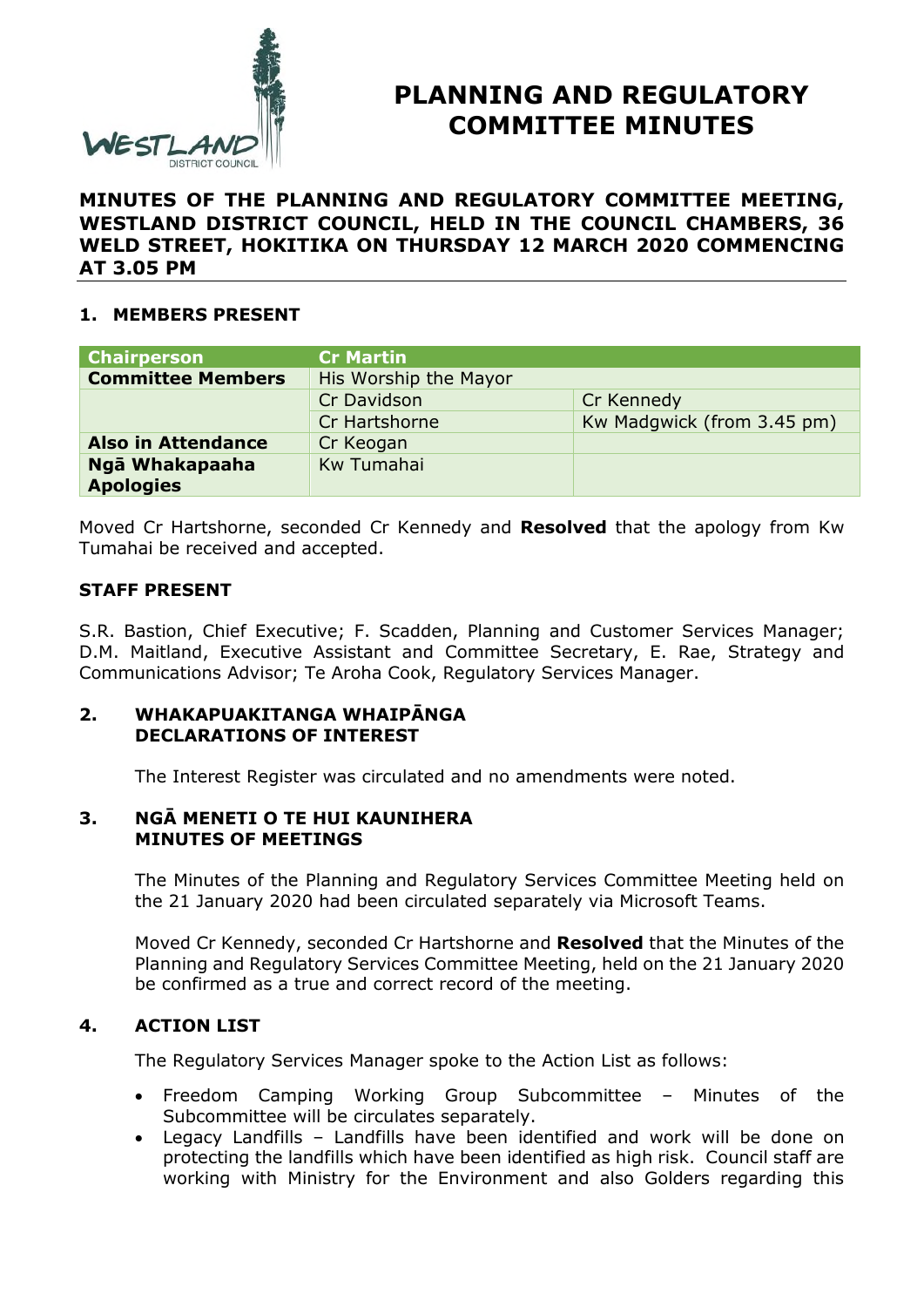matter. The Chief Executive advised he will circulate a full register of legacy landfills to the Committee.

Moved Cr Davidson, seconded Cr Hartshorne and **Resolved** that the updated Action List be received.

The following item was taken out of order to the Agenda papers:

#### **7. DISTRICT WIDE SIGNAGE**

The Planning and Customer Services Manager spoke to this item and advised there is some compliance matters in relation to signage in the District. These items are being worked through.

His Worship the Mayor spoke regarding promoting economic wellbeing in the community and for a business not being able to advertise its product at the present time is unrealistic. The Mayor asked that enforcement regarding signage be deferred until mid-winter (May 2020) due to the current economic situation.

Cr Madgwick attended the meeting at 3.45 pm.

The Chair invited Cr Keogan (not part of the Planning and Regulatory Services Committee) to sit at the Council table and to be granted speaking rights at the meeting.

Cr Keogan suggested that Council come up with a plan regarding economic development for the Westland District to include regulation and planning support for the community at the moment.

### **5. RACECOURSE LAND WORKSHOP**

A workshop on the Racecourse land was deferred to a later date.

#### **6. TOWN CENTRE PLAN WORKSHOP**

A workshop on the Town Centre Plan was deferred to a later date.

#### **8. KA MATATAPU TE WHAKATAUNGA I TE TŪMATANUI RESOLUTION TO GO INTO PUBLIC EXCLUDED**

(to consider and adopt confidential items)

Moved Cr Kennedy, seconded His Worship the Mayor and **Resolved** that Council confirm that the public were excluded from the meeting in accordance with Section 48, Local Government Official Information and Meetings Act 1987 at 3.50 pm.

The general subject of the matters to be considered while the public are excluded, the reason for passing this resolution in relation to each matter and the specific grounds under Section 48(1) of the Local Government Official Information and Meetings Act 1987 for the passing of the resolution are as follows: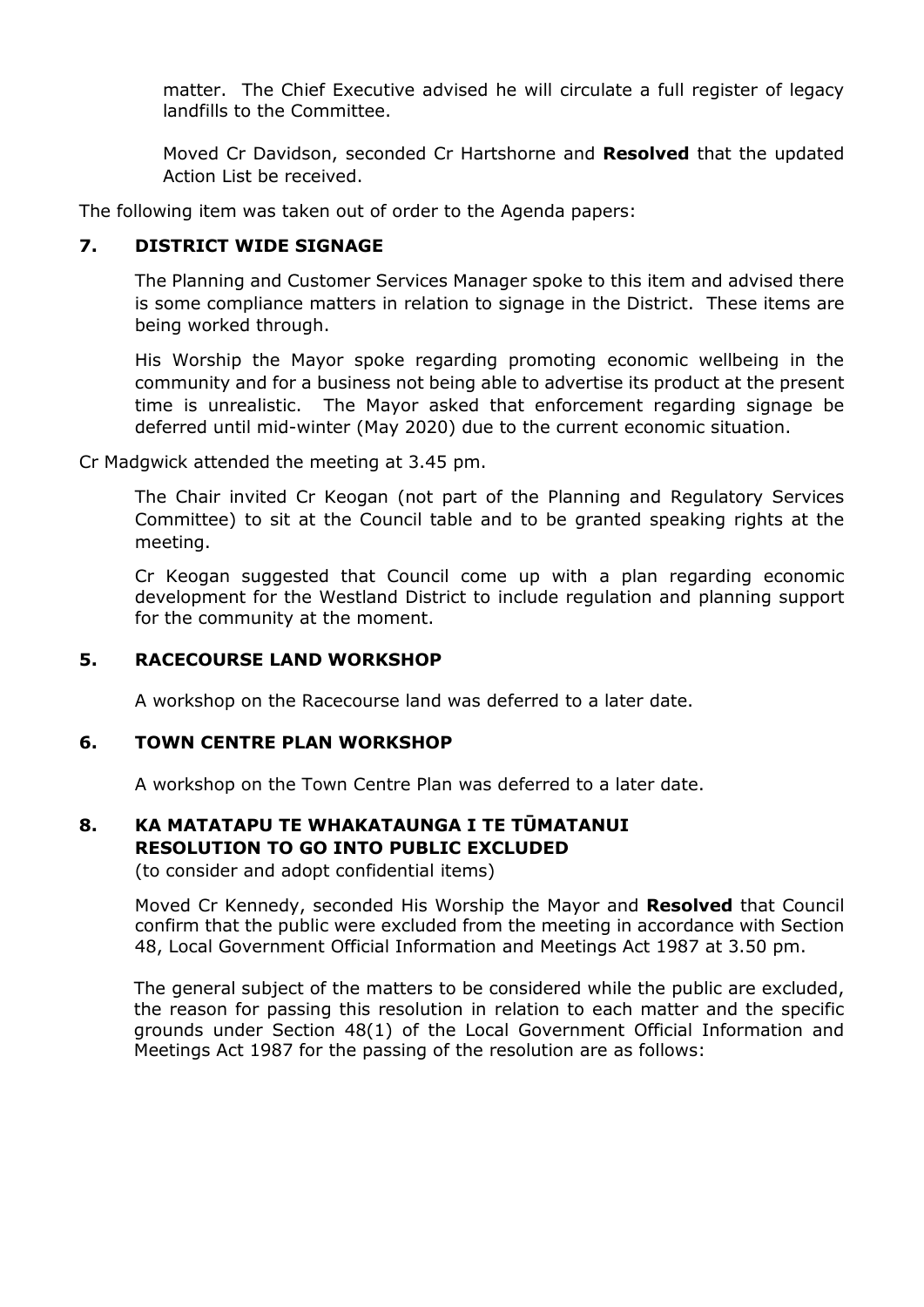| <b>Item</b><br>No. | <b>General subject</b><br>of each matter<br>to be<br>considered                   | <b>Reason for</b><br>passing this<br>resolution in<br>relation to each<br>matter | <b>Ground(s) under Section</b><br>48(1) for the passing of this<br>resolution                                                                                                                                                 |
|--------------------|-----------------------------------------------------------------------------------|----------------------------------------------------------------------------------|-------------------------------------------------------------------------------------------------------------------------------------------------------------------------------------------------------------------------------|
| 1.                 | Franz Josef<br>Strategy $-$<br>Confirmation of<br>proposal, process<br>and budget | Good reason to<br>withhold exist<br>under Section 7                              | That the public conduct of the<br>relevant part of the proceedings<br>of the meeting would be likely to<br>result in the disclosure of<br>information for which good<br>reason or withholding exists.<br>Section $48(1)(a)$   |
| 2.                 | Franz Alpine<br>Resort update                                                     | Good<br>reason<br>to<br>withhold<br>exist<br>under Section 7                     | That the public conduct of the<br>relevant part of the proceedings<br>of the meeting would be likely to<br>result in the disclosure of<br>information for which good<br>reason or withholding exists.<br>Section 48(1)<br>(a) |

This resolution is made in reliance on sections 48(1)(a) and (d) of the Local Government Official Information and Meetings Act 1987 and the particular interests or interests protected by section 7 of that Act, which would be prejudiced by the holding of the relevant part of the proceedings of the meeting in public are as follows:

| <b>Item</b><br>No. | <b>Interest</b>                                                                                                                                                                                                                                                                         |
|--------------------|-----------------------------------------------------------------------------------------------------------------------------------------------------------------------------------------------------------------------------------------------------------------------------------------|
| 1, 2               | Protect information where the making available of the information:<br>would disclose a trade secret; and<br>(i)<br>(ii) would be likely unreasonably to prejudice the commercial position of<br>the person who supplied or who is the subject of the information<br>(Schedule 7(2)(b)). |
| 1, 2               | Enable any local authority holding the information to carry on, without<br>prejudice or disadvantage, negotiations (including commercial and<br>industrial negotiations) (Schedule 7(2)(i)).                                                                                            |
|                    | Maintain legal professional privilege (Section 7(2)(g)).                                                                                                                                                                                                                                |

Moved Cr Hartshorne, seconded Cr Davidson and **Resolved** that the business conducted in the 'Public Excluded Section' be confirmed and accordingly, the meeting went back to the open part of the meeting at 4.47 pm.

## **PUBLIC EXCLUDED INFORMATION RELEASED INTO THE PUBLIC ARENA**

• Franz Josef Strategy - Confirmation of proposal, process and budget